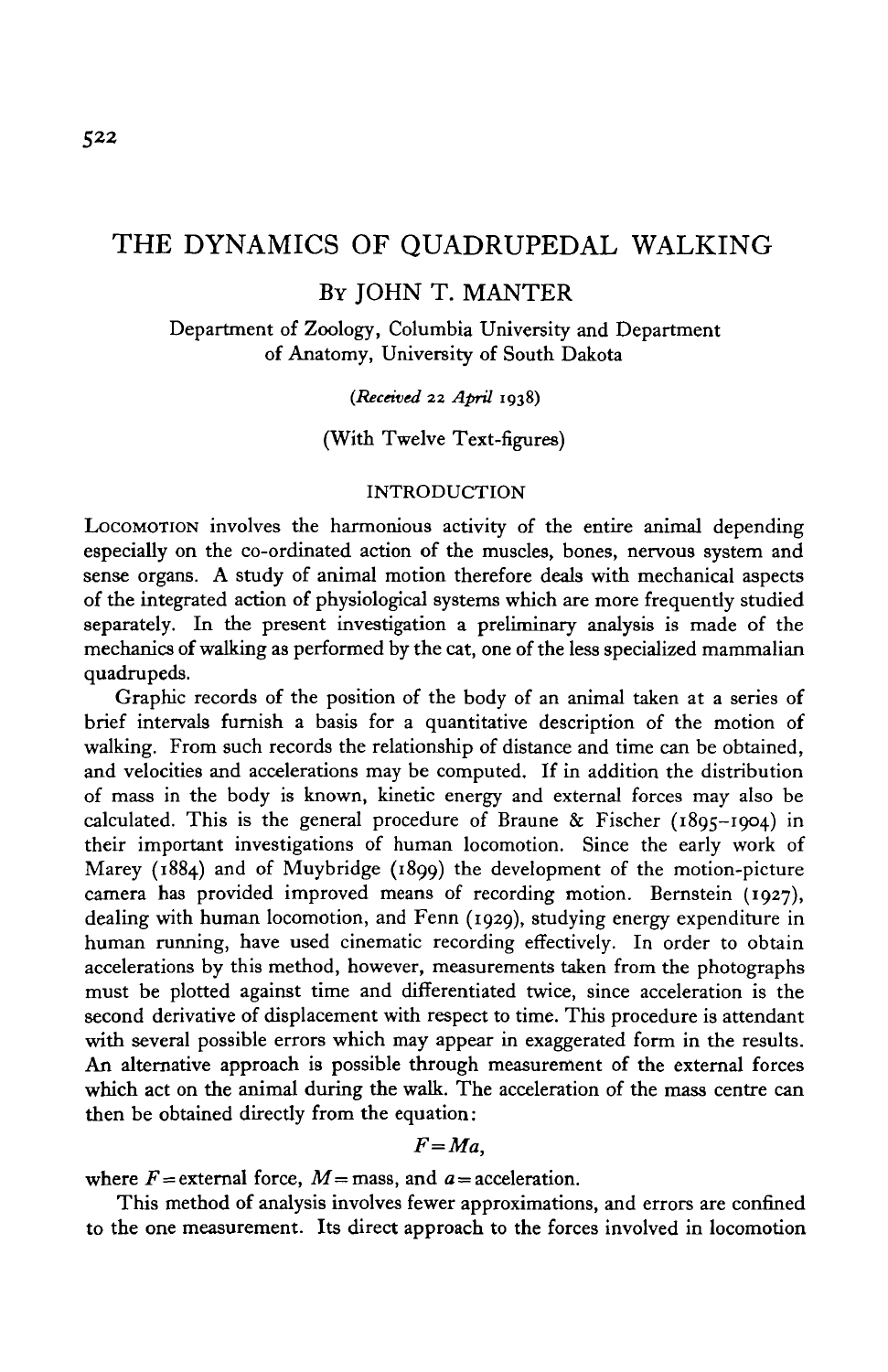is advantageous. Furthermore, it allows the measurement of forces acting through a single limb, an essential requirement for an analysis of the disposition of forces in the body.<sup>1</sup>

### METHODS AND DATA

### *Measurement of external forces*

Disregarding air resistance, the external forces acting on the cat as it walks are the reactions at the surfaces of contact of the feet with the ground and gravity, a known constant. In order to measure the reactions at the feet these forces may be employed to activate some recording mechanism. Vertical reactions in locomotion were measured by Basler (1935) with an apparatus recording the vibration frequencies of strings under varying tension. Elftman (1934) and Elftman & Manter ( J 934)> measuring human foot pressure, employed the principle of the deformation of rubber pyramids when subjected to pressure. The apparatus which finally



**Fig. r. Diagram of one of the three adjacent platforms by means of which the external forces acting on the animal were recorded.**

proved most successful for the measurement of the quantities desired in the present investigation consists essentially of light platforms supported at the corners by springs (Fig. 1). The springs offer greatest resistance to forces which tend to move the platform downward, but they also resist displacement of the platform horizontally. The frames of the platforms were made of duralumin and the covering layer consisted of corrugated paper with a rough top surface.

Periods in which three of the cat's feet make contact occupy about half the time during the walk. Consequently three separate platforms are required to measure the reactions on each foot individually. By making each platform  $7\frac{1}{6}$  in. long and arranging them end to end there is a favourable chance for each foot to rest on a separate platform without interference, providing the first step lands squarely on the first platform.

<sup>&</sup>lt;sup>1</sup> Grateful acknowledgement is made to Prof. Herbert Elftman for his continued interest in this work; also to Mr J. M. Garrelts of the Physics Department of Columbia University for his criticism of the procedure and metho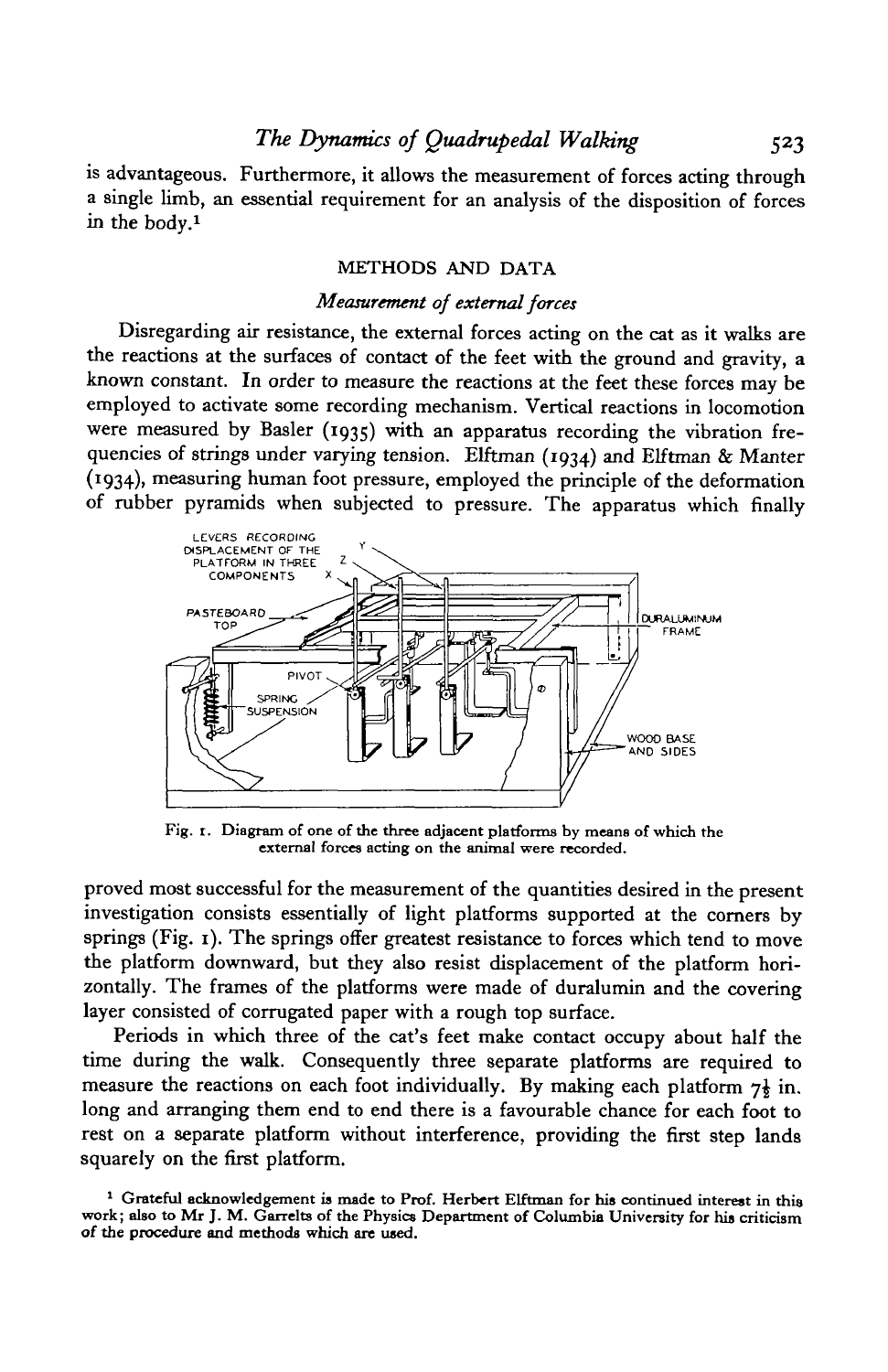### 524 JOHN T. MANTER

The small displacements of the platforms (never exceeding 1.3 mm. and considerably less than that during most of a record) are magnified greatly with a double lever system in order that they may be read from photographs. The first lever, of thin tubular aluminium, activates a straw-recording lever which moves in the photographic plane. Three recording levers attached to each platform register displacements in three rectangularly directed components. Each platform was calibrated by applying known forces in the three component directions and measuring the resulting displacements of the recording levers along a fixed line.

### *Measurement of velocities and accelerations*

Cinematic records were taken with a 16 mm. camera as the cat walked slowly across the platforms. A grid of white threads arranged just in front of the narrow pathway for the animal gave reference squares allowing measurements of the position of the body. Orthogonal axes were defined following the notation of Fischer  $(1895)$ :



Fig. 2. Velocity of the centre of gravity of the body in vertical and forward components obtained from the cinematic record. Periods during which each foot makes contact with the ground are shown<br>below. Dotted curve gives the vertical position of the centre of gravity. Small numbers show<br>frames of the photographic reco

*x* axis: parallel to the earth in the direction of progression; *z* axis: vertical; *y* axis: perpendicular to the other two axes (lateral). The *x-z* plane, which coincides with the photographic plane, may be considered to contain all the motion of the body for the purpose of an approximate analysis. Records of forces exerted on the platforms indicate the minor importance of lateral motion (Fig. 3).

*Velocity and acceleration of the centre of gravity.* Life-sized outlines of the cat were traced from the projected negatives at  $\frac{1}{36}$  sec. intervals and the position of a point on the trunk near the centre of gravity was marked. The path of this point closely approximates the path of the actual centre of gravity and is used as such in this analysis.1 The vertical position of this point was measured in each of the eighteen stages which constitute a series representing all phases of the walk.

<sup>&</sup>lt;sup>1</sup> (A comparison of the paths of this point and that of the true centre of gravity as obtained by the "Hauptpunkt" method of Fischer (1899) reveals synchronous maxima and minima and co- incident points of inflexion.)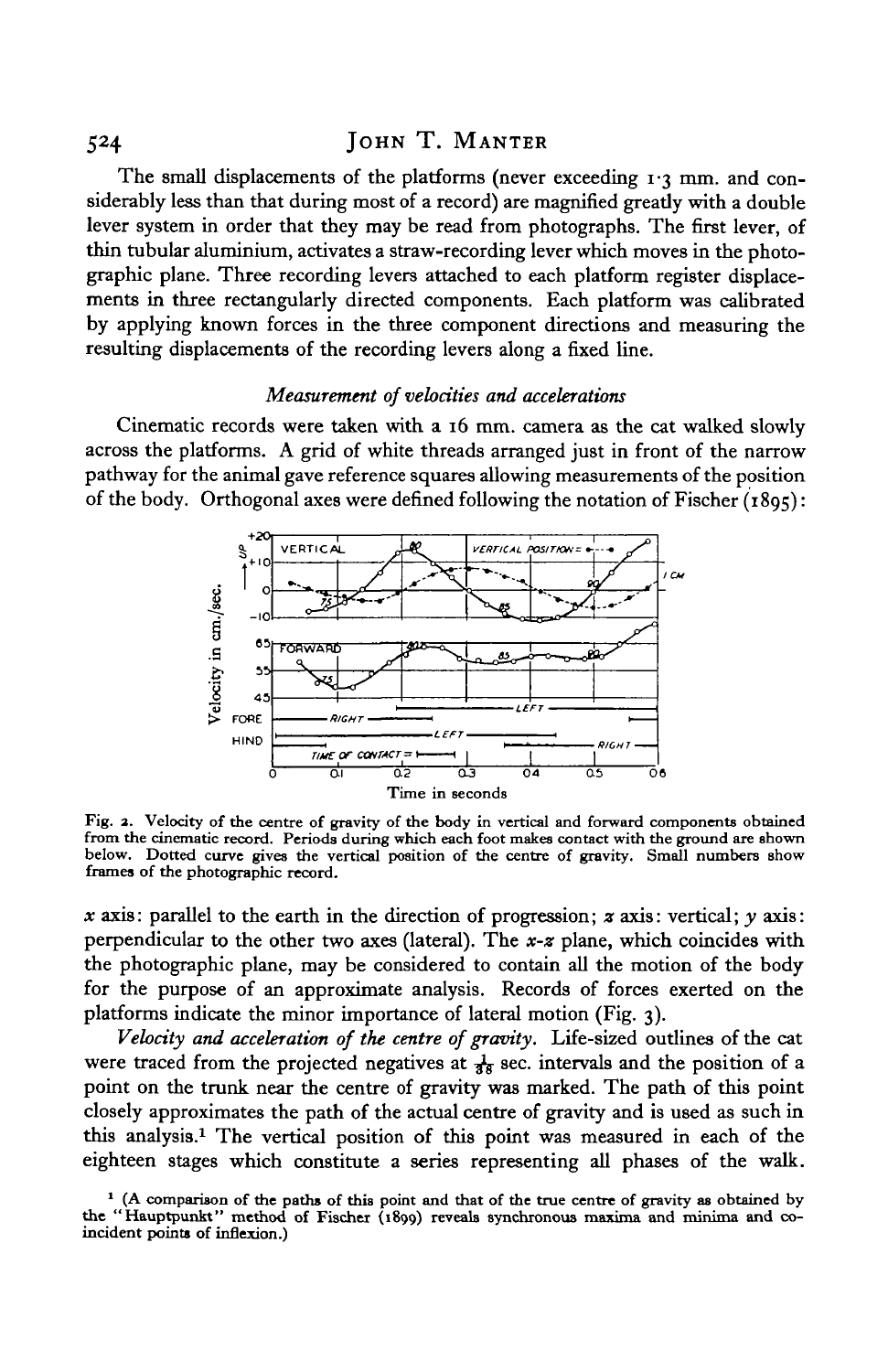## *The Dynamics of Quadrupedal Walking* 525

Fig. 2 includes a curve of the vertical position of the centre of gravity with time as abscissa. Since velocity is defined as rate of change of position with respect to time,  $v = ds/dt$ , the slope of the position-time curve represents velocity at any chosen moment. The vertical component of velocity of the centre of gravity was calculated by measuring tangents to this curve at the regular succession of intervals in the record. The method of measuring tangents was essentially that described by Richards & Roope (1930) involving the use of an isoceles prism. Arbitrary units in which velocities were measured as angular functions were converted into cm./sec. by a conversion factor dependent on the scales used in plotting the data.

The forward component of velocity was computed in a different manner. The average velocity for each interval between measured positions of the centre of



Fig. 3. Acceleration of the centre of gravity of the body in three components. Vertical *(z)* and horizontal  $(x)$  components determined by two independent methods.

gravity was obtained as the quotient of displacement divided by the time elapsed between exposures. This average velocity has been taken as the actual velocity at the middle of the interval, a justifiable approximation in view of the brief time occupied  $(\frac{1}{38} \text{ sec.})$  (Fig. 2).

Acceleration is defined as time rate of change of velocity,  $a = dv/dt$ . Slopes of the velocity-time curves therefore represent accelerations, and the curves for the acceleration of the centre of gravity in the vertical and in the horizontal directions can be calculated by following the same procedure of graphic differentiation a second time. The results of these determinations are shown in Fig. 3 superimposed on corresponding curves which were obtained directly from measurements of external forces acting on the cat. The general agreement of these data verifies the characteristics of the acceleration curves.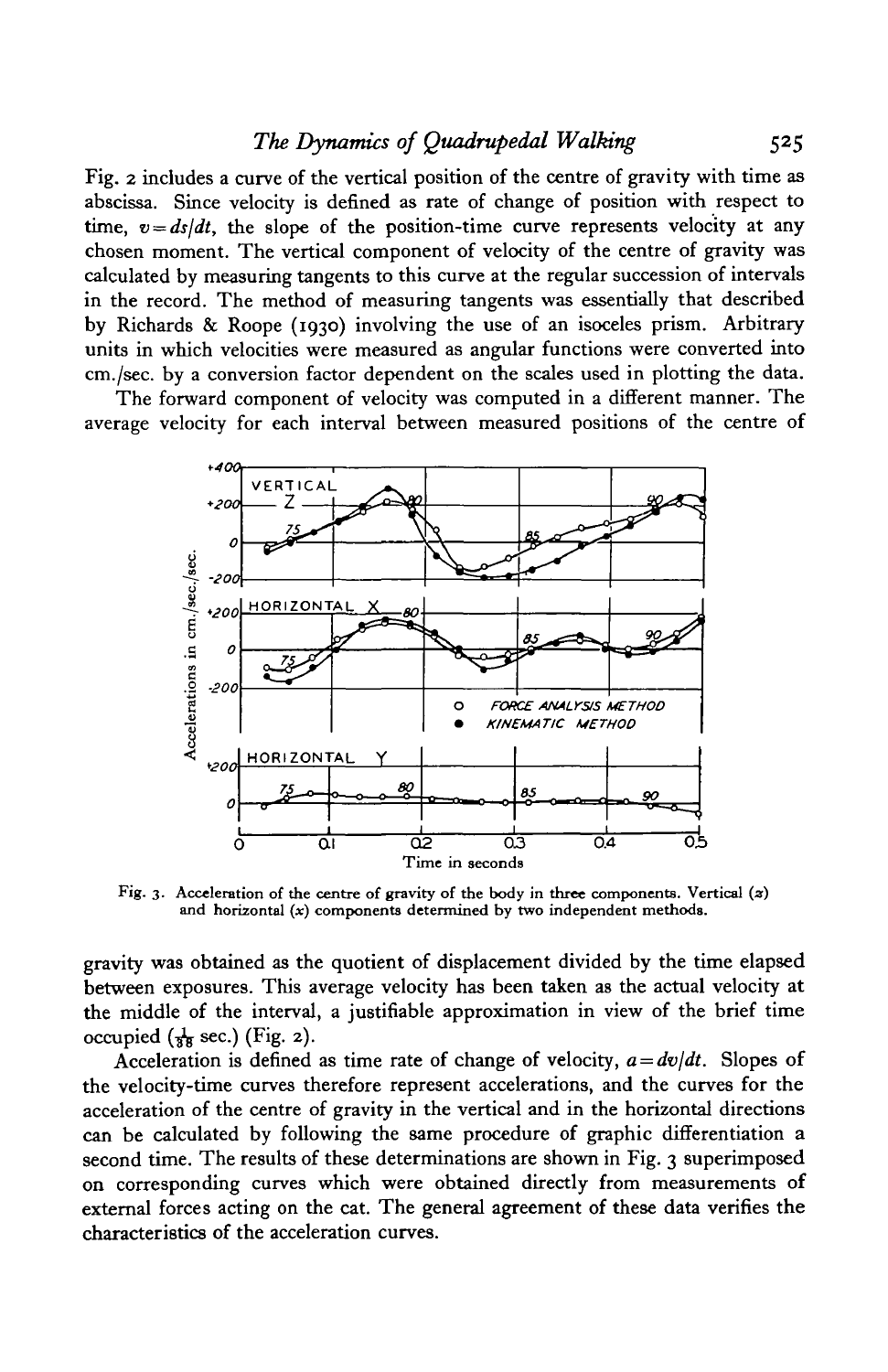*Velocity and acceleration of limb segments.* In a consideration of the cat's body as a mechanical system it is necessary to treat it as if it were made up of a number of rigid segments. An attempt was made to place the divisions between these units at joints where the major movements take place as the animal walks. The following twelve segments were used: trunk, head, upper arm (2), forearm and paw (2), thigh (2), shank (2), hind foot (2). In each frame of the cinematic record outline



Fig. 4. Positions of the limbs during walking as determined at intervals of  $\frac{1}{36}$  sec. Lines connect joint axes of the limb segments. Numbers indicate frames of the photographic record.

models of the bones were carefully adjusted in conformity with the traced outlines of the cat. The positions of the joint axes of separate limb segments were marked and lines drawn to represent each segment in the successive positions that it occupied during walking (Fig. 4). From these recorded positions of the limb segments calculations were made of the velocity and acceleration of the centre of gravity of each segment following the procedure used in calculating these quantities for the centre of gravity of the whole body. Angular velocities and accelerations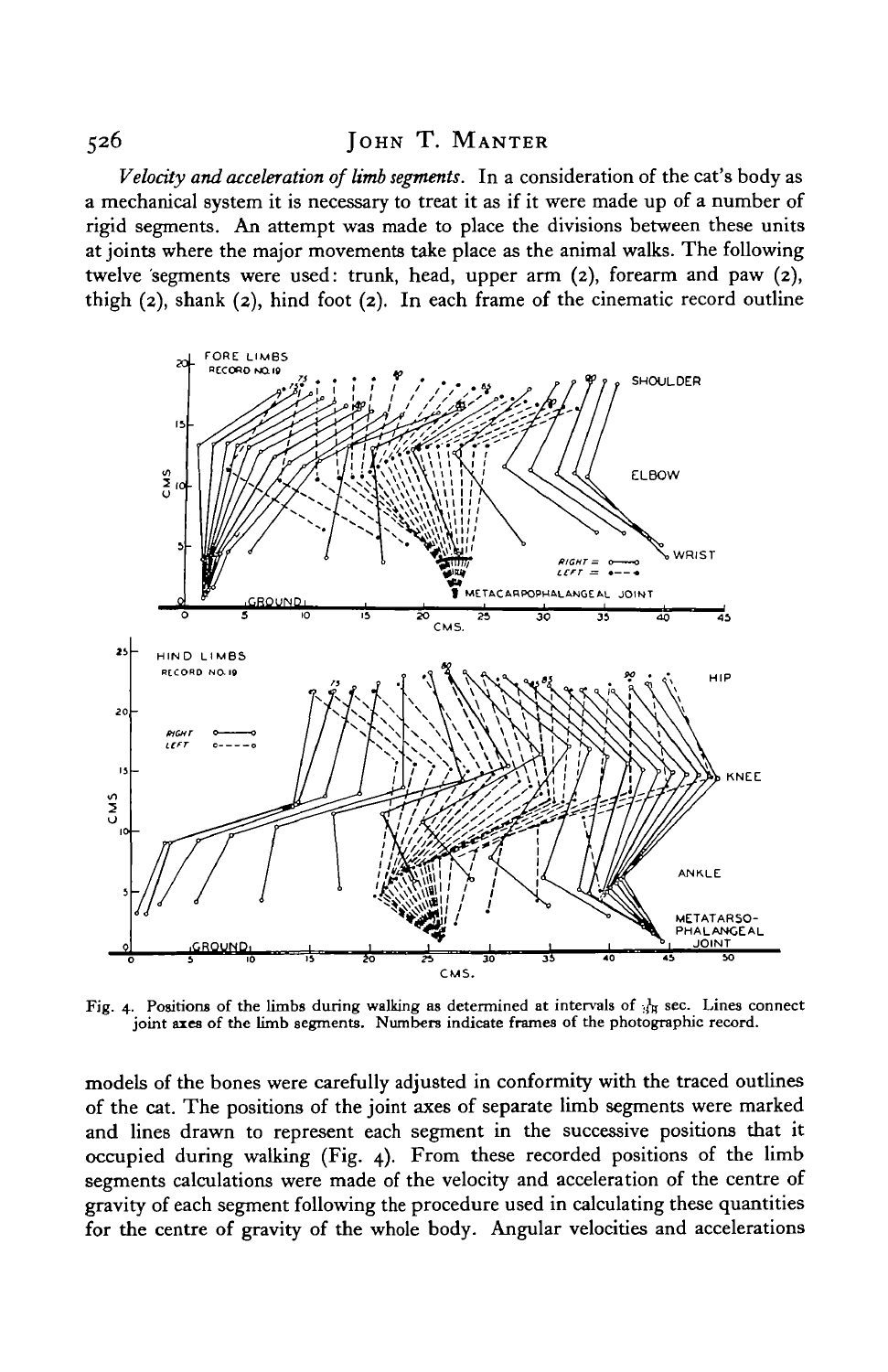

Fig. 5. *a,* velocities of the centre of gravity of segments in the vertical direction; *b,* accelerations of the centre of gravity of segments in the vertical direction; *c,* velocities of the centre of gravity of segments in the forward direction; *d,* accelerations of the centre of gravity of segments in the forward direction.

**JEB-XV1V** 35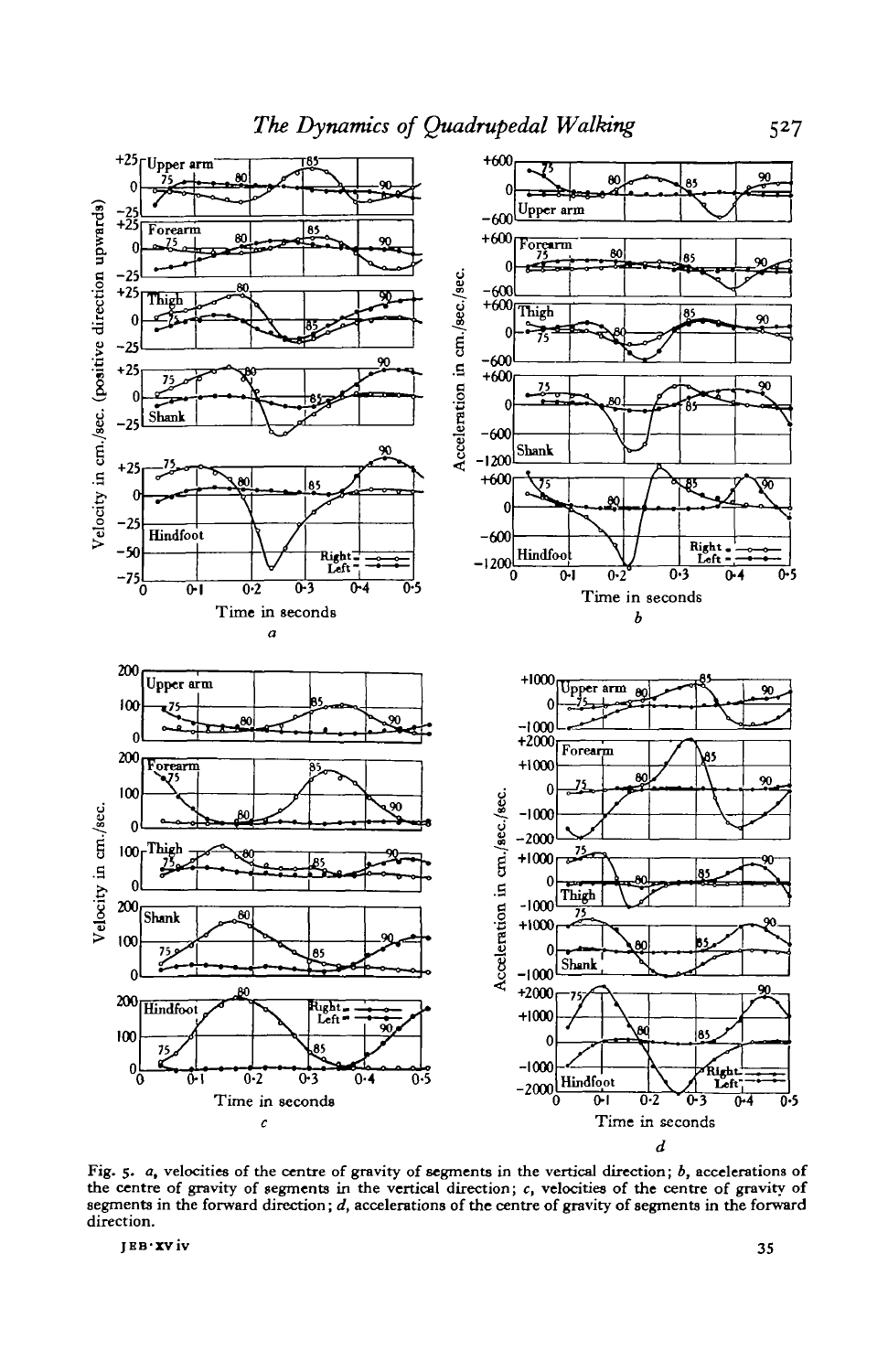were calculated by graphic differentiation of measurements of angular position. The results of these computations are shown in Figs. 5 and 6.



Fig. 6. *a,* angular velocities of the limb segments; *b,* angular accelerations of the limb segments.

### *Measurements of centres of gravity and moments of inertia*

The weight and centre of gravity of each body segment were determined individually. Before separating the parts the body was frozen with the skin left in place. Each cut was designed to pass through the joint axis and to separate adjacent parts equally. The following values were found for the weights of the segments of the body of the cat used in these experiments:

| Segment                                                                                                                                                                                                                               | Weight<br>д.                                                                           | % of total                                                                        |
|---------------------------------------------------------------------------------------------------------------------------------------------------------------------------------------------------------------------------------------|----------------------------------------------------------------------------------------|-----------------------------------------------------------------------------------|
| Trunk and tail<br>Head<br>Upper arm (left)<br>Forearm and paw (left)<br>Total for left forelimb<br>Total for right forelimb<br>Thigh (left)<br>Shank (left)<br>Hindfoot (left)<br>Total for left hindlimb<br>Total for right hindlimb | 2109<br>250<br>$\frac{94.5}{78.5}$<br>173<br>179<br>1925<br>85∙8<br>33.8<br>312<br>319 | 6ვ∙ი<br>7.5<br>2.7<br>2.3<br>5.1<br>$\frac{5.3}{5.8}$<br>2.6<br>1.1<br>9.5<br>9.6 |
| Total body weight                                                                                                                                                                                                                     | 3342                                                                                   |                                                                                   |

Centres of gravity were determined by placing each segment on a small board and balancing it on a taut wire. Two intersecting planes of balance determine the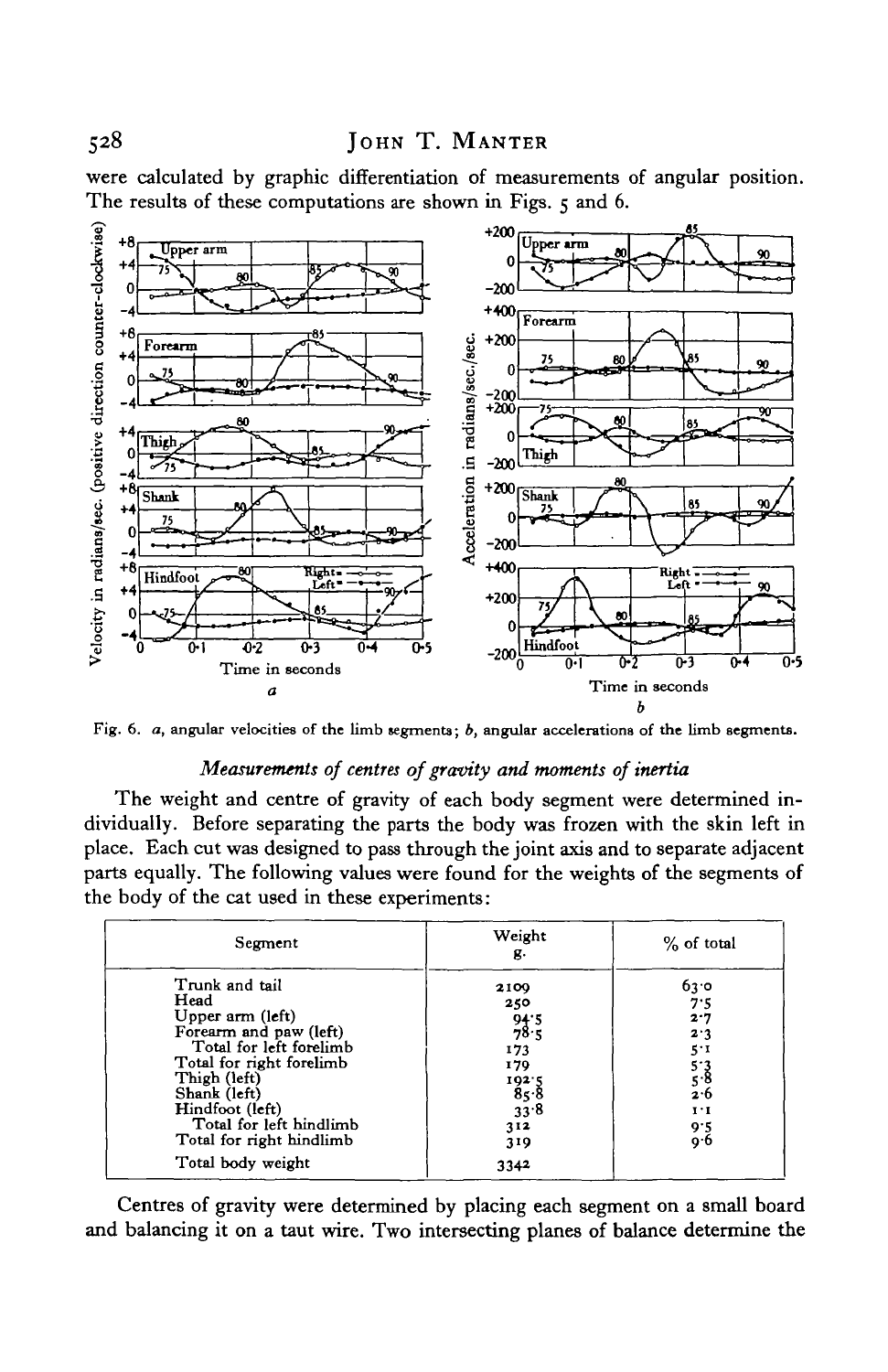## *The Dynamics of Quadrupedal Walking* 529

combined centre of gravity of board and segment and, since the centre of gravity of the board is measurable, the centre of gravity of the segment alone can be obtained by a simple calculation. These determinations are summarized in the following table:

| Segment         | Actual length of<br>bone<br>mm. | Distance between<br>proximal and distal<br>joint axes<br>mm. | Distance of the<br>centre of gravity<br>from the proximal<br>joint axis<br>mm. |
|-----------------|---------------------------------|--------------------------------------------------------------|--------------------------------------------------------------------------------|
| Upper arm       | 94.5                            | 82.0                                                         | 30.0                                                                           |
| Forearm and paw | 147.5                           | 1280                                                         | $54^\circ$                                                                     |
| Thigh           | 109.5                           | 95.0                                                         | 48.5                                                                           |
| Shank           | 111.0                           | 1130                                                         | 46.0                                                                           |
| Hindfoot        | 88.0                            | 62.5                                                         | 41.5                                                                           |

The centre of gravity of the trunk lies about half-way between the dorsal and ventral surfaces at a distance of  $54\%$  of the length of a line from the atlantooccipital joint to the acetabulum. The whole body has its centre of gravity approximately 2 cm. lower and 1 cm. anterior to that of the trunk alone.

Values for the moments of inertia were obtained experimentally from the frozen segments. A small stiff wire, fastened through the segment perpendicular to the orientation of the plane of motion during walking, served as a supporting axis for suspension between two smooth, parallel and level bars. By timing the oscillations while the segment swings as a pendulum through small angles the moment of inertia may be calculated according to the equation:

 $I = \frac{T^2 c M g}{4\pi^2}$  = moment of inertia about an axis of suspension,

where  $T =$  time for one period of oscillation,  $c =$  distance from the axis of suspension to the centre of gravity,  $M =$ mass,  $g =$  gravitational constant.

By application of the parallel axis theorem the moment of inertia about the centre of gravity,  $(I_0)$ , becomes

$$
I_0 = I - Mc^2.
$$

The improvized pendulum was set swinging, first about an axis near one end, then about an axis near the other, giving two separate determinations for comparison. The number of complete oscillations was counted for 20 sec. intervals, an average of several determinations being taken. The moments of inertia of the segments of the body of the cat as measured by this method are:

|                 |                     | Moment of inertia about the centre of gravity |                       |  |  |
|-----------------|---------------------|-----------------------------------------------|-----------------------|--|--|
| Segment         | Proximal suspension | Distal suspension                             | Average               |  |  |
|                 | g cm.               | $g.$ cm. <sup>3</sup>                         | $g.$ cm. <sup>1</sup> |  |  |
| Hindfoot        | 526                 | 504                                           | 510                   |  |  |
| Shank           | 943                 | 907                                           | 925                   |  |  |
| Thigh           | 2460                | 2360                                          | 2410                  |  |  |
| Upper arm       | 726                 | 743                                           | 735                   |  |  |
| Forearm and paw | 2240                | 2117                                          | 2183                  |  |  |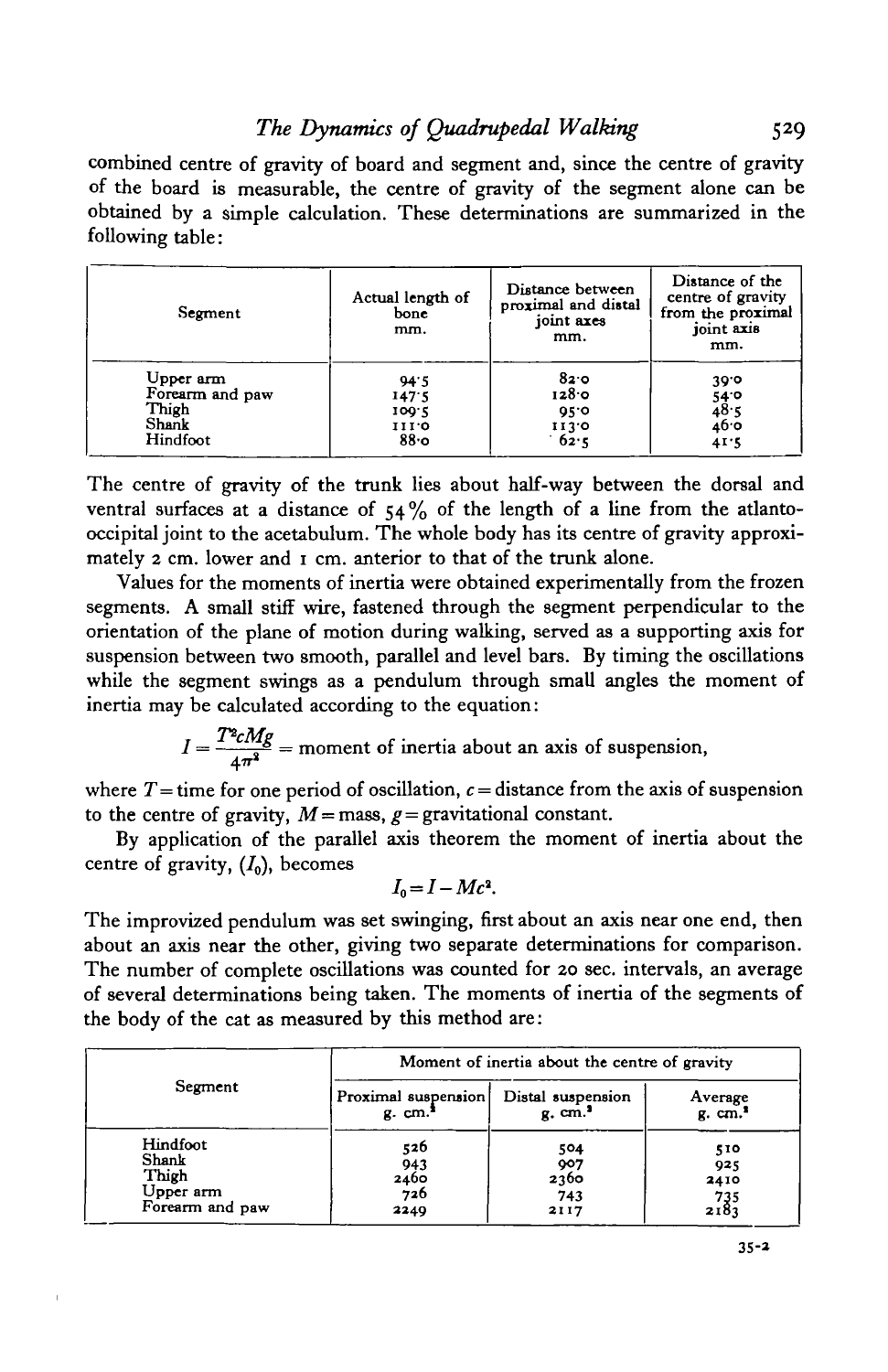### 530 JOHN T. MANTER

#### *Forces involved in walking*

Each leg repeats its motion in each successive step, a part of its cycle being occupied in sweeping forward to a new contact and the remainder consisting of its action as a mechanism for the dynamic support and the propulsion of the body. These cycles of the four legs are not randomly spaced but take a well regulated order, left fore, right hind, right fore, left hind, left fore, etc. (Fig. 2). Three limbs contribute to the support of the body about half the time; during the remainder, the weight of the body is borne by two limbs alone. The timing arrangement is such that there are short periods of overlapping when both right and left members are on the ground occurring alternately in the fore and hind quarters. One consequence of this sequence is that the time during which the body is supported by only two limbs is broken up into very short intervals.

*The vertical component of external forces applied in walking.* The vertical components of external reactions on individual feet as well as the effect of the sum of these actions on the body are shown in Fig. 7. Except for whatever accelerations of the mass centre these forces produce, they represent reactions to gravitational force. A comparison of the measured amounts of vertical force acting on individual feet indicates that approximately three-fifths of the total reaction is distributed on the forelimbs during walking. This is to be attributed chiefly to the fact that the centre of gravity of the cat lies nearer to the forelimbs than to the hind, and that more weight is normally borne by the forelimbs in standing. The changes in vertical reaction producing the distinctive shape of the curve are dynamic characteristics of locomotion. The greatest upward thrust on the forefoot occurs when the step is about three-fourths completed. The forelimb is also pushing the body forward at this time and the muscles of the shoulder are tense. In co-operation with the hindlimb of the opposite side which is also producing its maximum vertical reaction at about this time, an upward thrust of 4000 g. is produced. Since this force exceeds the weight of the animal by 600 g., it produces an upward acceleration of the body's mass centre. Each period of upward acceleration is followed by an interval in which the mass centre accelerates negatively, or downward. During this period the total reaction on the feet falls 600 g. short of the body weight. It is significant that the maximum upward acceleration of the body occurs while three feet are on the ground, negative acceleration, while only two feet support the body. Similarly, in human walking and also in the walk of the alligator, the body's support is strongest at the time of upward acceleration.

*The horizontal component of external force applied in walking.* The horizontal force produced by the frictional resistance between the foot and the ground is negative, in a direction opposing the progression of the animal, during the first part of a step. Later on, a forwarding impetus is produced as the limb exerts a backward push against the ground, causing a positive horizontal reaction. Fig. 8 shows the *x* component of horizontal force acting on individual fore- and hindfeet from three separate records. Impulse given to the body is equivalent to the product of external force and the time during which it acts. Since horizontal external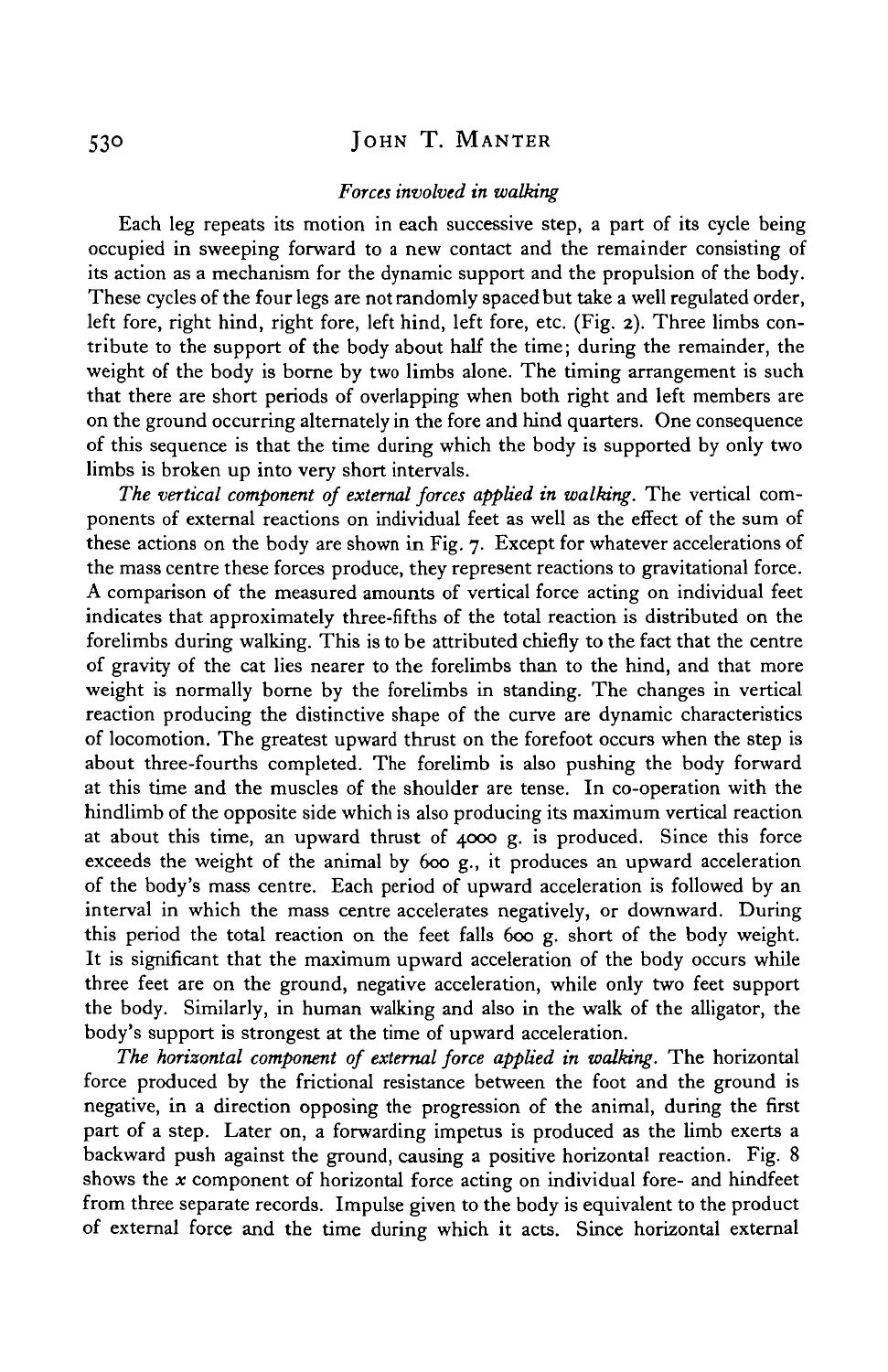force acting on a single limb is negative during a part of the step and positive during another, horizontal impulse may be considered to consist of negative (retarding) and positive (forwarding) portions. Areas above and below the base line in Fig. 8 represent positive and negative impulses.



Fig. 7. Forces acting on individual feet registered by the platforms on which the animal walked. Record covers the period in which the animal made no contact except with the platforms. Positive  $x$  forces are directed forward.

A comparison of the force curves of fore- and hindlimbs shows characteristic differences in their action during walking. Forces of backward and forward propulsion are larger in forelimbs than in hind and their action is consequently more vigorous. The period of negative action is prolonged in the forelimb and, as a result, impulse delivered over the whole step has a small negative (retarding) value. The hindlimb, producing a smaller positive force for a longer period, contributes a small forwarding impulse to the body.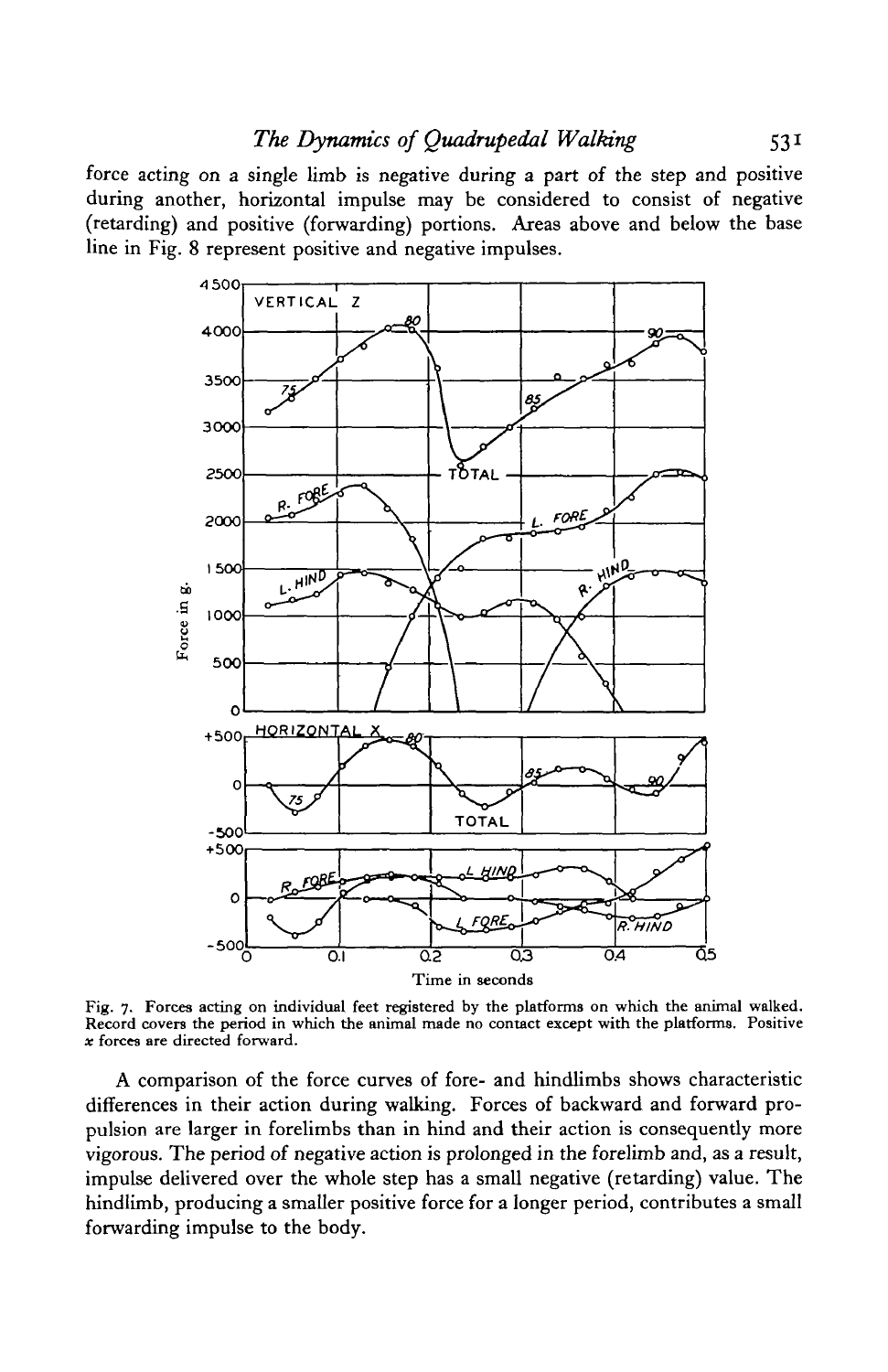53<sup>2</sup>

In the cat the order of the steps is such that fore- and hindlimbs have opposing actions most of the time and the total effect on the locomotion of the animal represents a balance of antagonistic forces applied horizontally. This effect is essentially a damping of fluctuations in horizontal force. The cyclical changes in horizontal acceleration of the body which are produced by these forces are consequently less marked than they might be without this stabilizing action. By restricting acceleration changes the velocity of the body is also maintained at a more nearly steady level and less energy is expended in momentary periods of increasing and decreasing velocity.



Fig. 8. *x* component of horizontal force acting on fore- and hindlimbs during single steps. Areas between the curves and the zero base line represent negative and positive impulse. Records Nos. 18, 19 and 28.

### *Energy expenditure in walking*

A body moving with constant velocity on a level frictionless surface maintains its mechanical energy without change. No transference of potential energy to kinetic occurs and no work is done on the body. An animal walking on a level surface at a stabilized average speed is by no means functioning under the same conditions. As a mechanical system it differs from the theoretical one in these respects:

(1) *Some energy is required to overcome frictional resistance.* Only a small amount of energy is dissipated by friction, however. Joint surfaces are remarkably smooth and, in addition, they are provided with excellent lubrication. Air resistance is also small at the relatively slow speed used in walking.

(2) *Movement of parts of the body relative to each other involves energy.* A considerable amount of energy is expended in this manner, due chiefly to the movements of the limbs as they perform successive steps.

(3) *Fluctuations in the velocity of the mass centre requires energy expenditure.* Although the animal may maintain a constant average velocity, its instantaneous velocity is always changing under the influence of the propulsive strokes of the limbs with corresponding periodic changes in kinetic energy.

The kinetic energy of the body of the cat was obtained by summing the kinetic energies of separate parts in each phase of the record of the walk. Each segment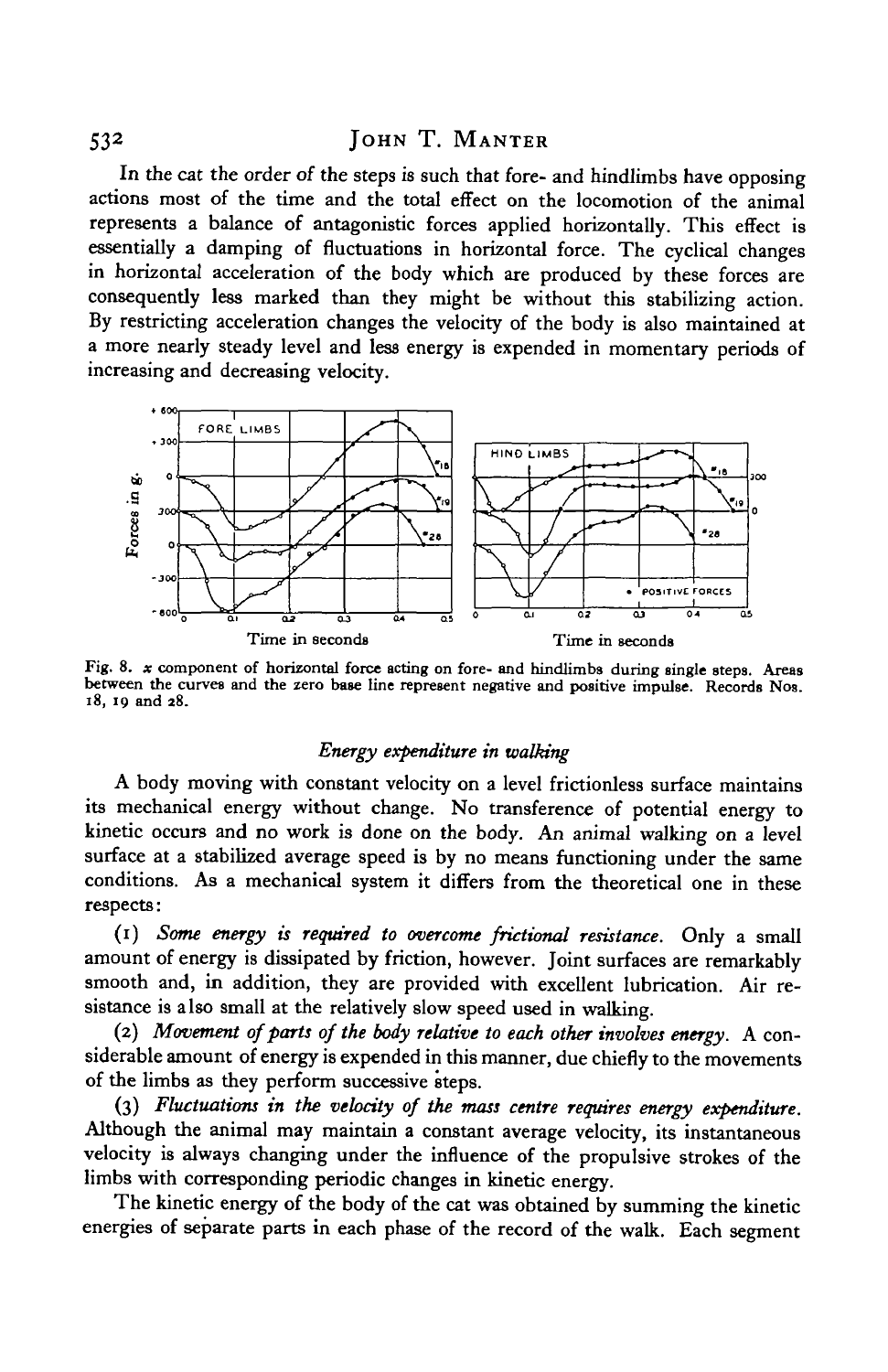,

considered as a rigid body moving in the plane formed by the *x-z* axes has kinetic energy of:

kinetic energy (in ergs) = 
$$
\frac{1}{2}mv^2 + \frac{1}{2}I\omega^2
$$
,

where  $m =$  mass of the segment (grams),  $v =$  velocity of its centre of gravity (cm./sec.),  $I$ = moment of inertia about an axis through the mass centre perpendicular to the plane of motion (g. cm.<sup>2</sup>),  $\omega$  = angular velocity (radians/sec.).



Fig. 9. Energy of the body during walking. Record No. 19. Potential energy plotted to the same scale but with different base line. Ergs have been converted to joules to avoid large numbers.

The first of these terms represents a component due to translation of the mass centre of the segment. The second term, which is due to rotation about the centre of gravity, contributes but little to the total since the moments of inertia of limb segments are relatively small and the angular velocities of the segments are also small. Values for the kinetic energy of the body during the walk are shown in Fig. 9.

The kinetic energy of the body can be divided into portions, one equivalent to that which the body would have if its mass were concentrated at the centre of gravity, and a second which results from motion of segments of the body relative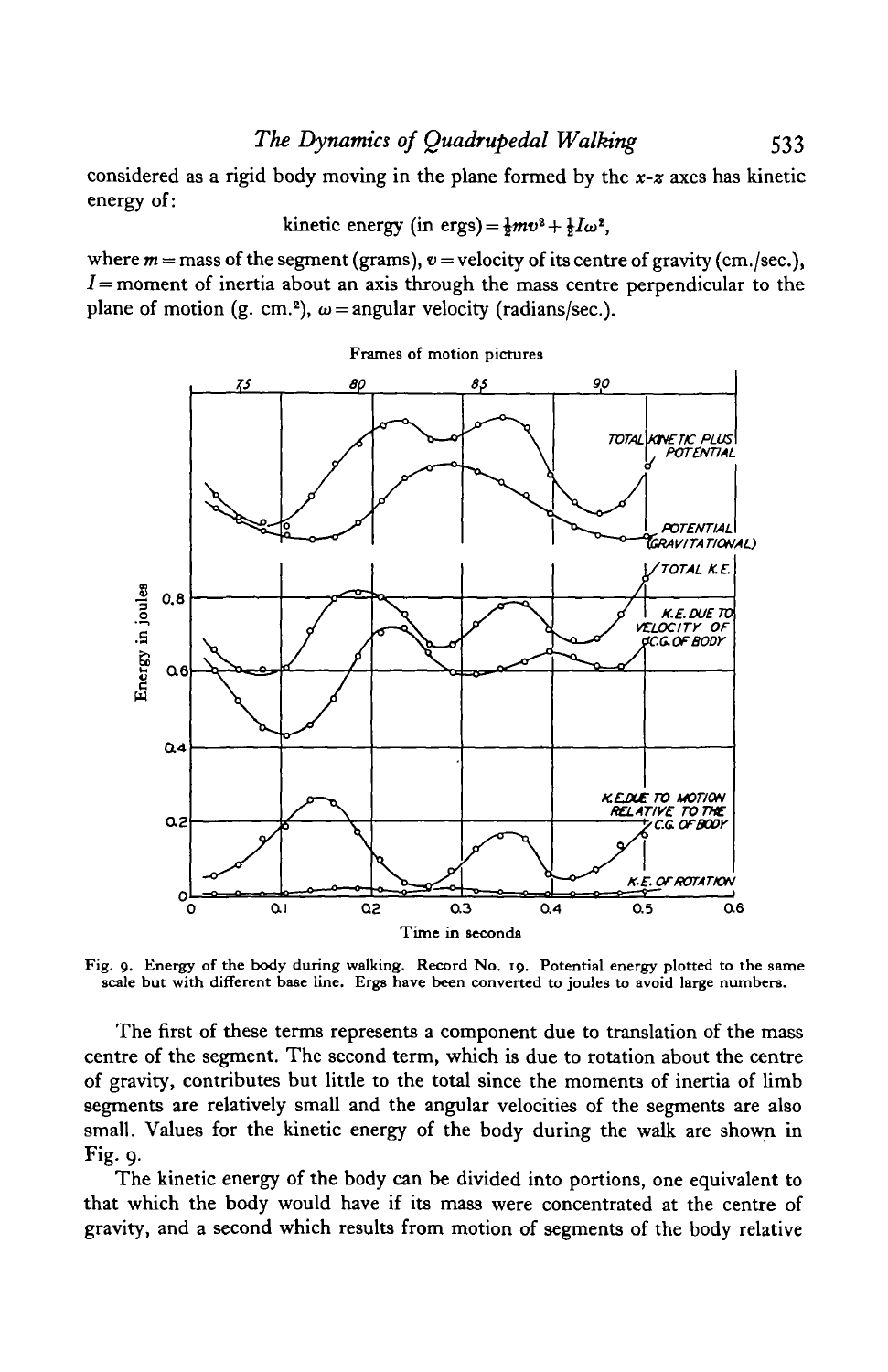to the centre of gravity. The first portion was calculated as  $\frac{1}{2}MV^2$ , M = mass of the whole body and  $V =$  velocity of its centre of gravity (Fig. 9). On subtracting this amount from the total kinetic energy a quantity is obtained which represents the kinetic energy contributed by the motion of parts relative to the mass centre. This kinetic energy of relative motion fluctuates from near zero to more than one-fourth the total kinetic energy of the body. It is associated with the motion of the limbs, an action which involves a period of high velocity as the foot is brought forward, followed by a period of low velocity while the foot carries out a propulsive stroke. As the kinetic energy of the limbs increases, mechanical work is done on them, presumably by the action of muscles. This factor of energy expenditure cannot be eliminated in animal locomotion and, as higher speeds are employed, an increasingly greater demand of muscular work will follow, since kinetic energy increases with the square of velocity.

The total kinetic energy of the body fluctuates about an average value in a regular fashion during the course of locomotion. At a time when total kinetic energy is increasing a transfer of energy from some other source is being effected. Similarly, while the kinetic energy of the body is decreasing, some of this energy is being converted into energy of a different sort. The body possesses potential energy due to its position above the ground equal to  $Mgh$  (ergs) ( $M =$ mass in grams,  $g =$  gravitational constant,  $h =$  height of the centre of gravity in cm.). If kinetic energy were transferred into gravitational potential energy, it could be stored momentarily and allowed to reappear at a later point in the locomotor cycle. The curve obtained by adding total kinetic energy and gravitational potential energy fluctuates almost as much as the curve for kinetic energy alone (Fig. 9). This demonstrates that the changes which occur in kinetic energy cannot be fully accounted for as transference to potential energy but must involve other energy sources such as muscles.

### *The action of muscle tensions*

An analysis of locomotion requires interpretation not merely in terms of external force, but in terms of internal forces of muscle tension which are applied through the agency of the locomotor apparatus to produce these external forces. The internal forces which muscles can produce are capable of moving parts of the body, but unless external resistance is encountered they cannot move the centre of gravity of the body from rest. Muscles perform the work of locomotion but in order to initiate and to regulate motion they must act against an external resistance which, in the case of land living animals, is the earth's surface.

If imaginary sections are passed through the joint axes connecting one rigid segment of the cat with other parts of the body, that segment may be treated as a separate, free body. In accordance with D'Alembert's principle the external forces which act on it, and the reversed effective forces satisfy equilibrium conditions from which unknown forces of reaction at the joint and of tension about it may be solved. Following this procedure a tentative analysis of muscle forces in action about the joints of the limbs of the cat in walking has been made.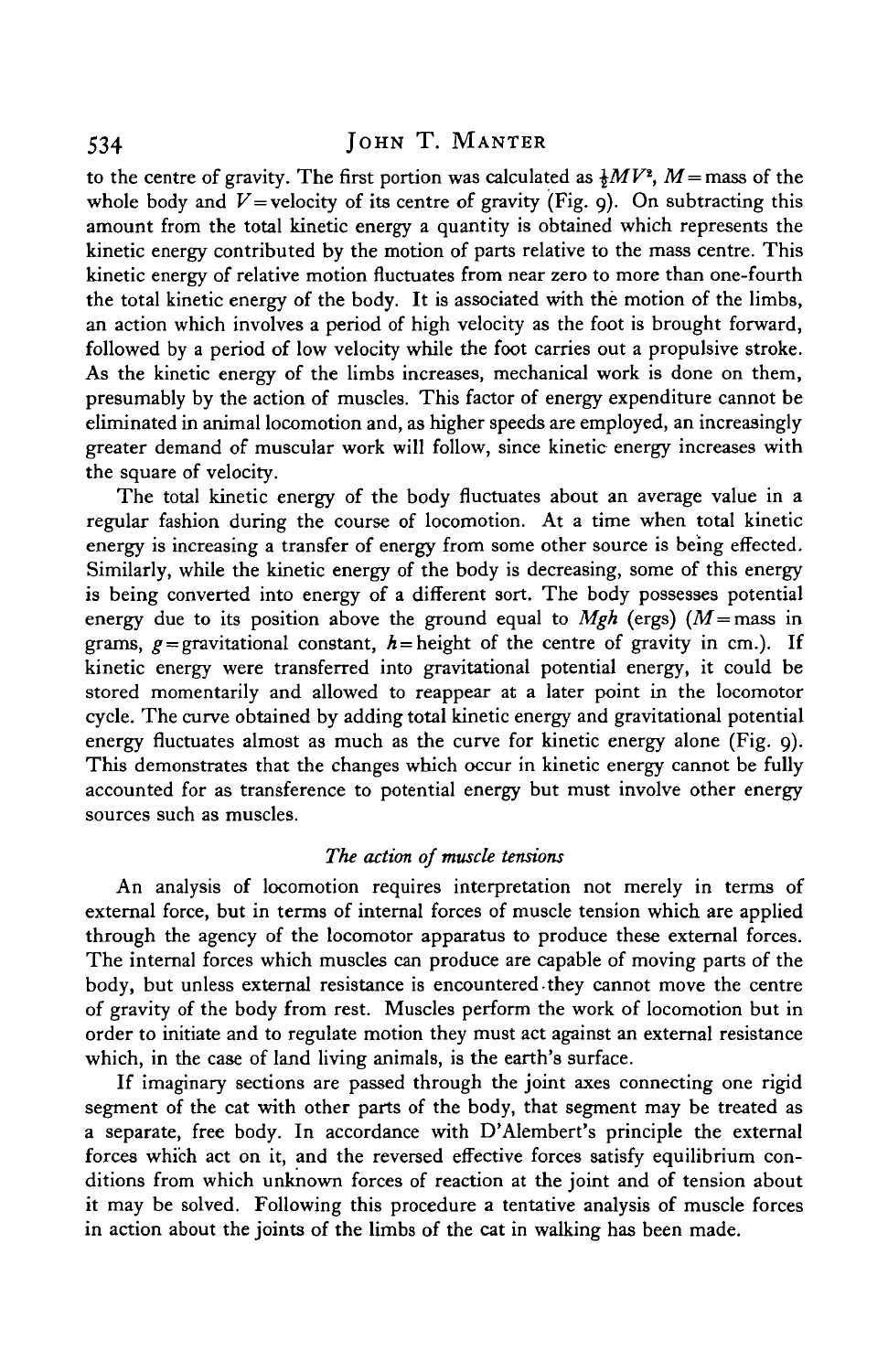In the construction of a free-body diagram of a segment all the external forces which act on it must be represented. Such a diagram of the hind foot during one phase of its contact with the ground is given in Fig. 10. The external forces acting on this segment are the following:

*The reaction at the surface of contact with the ground.* These forces were measured separately for each foot at discrete instants during the step and are represented in the free-body diagram by appropriate vectors.

*The reactions at the proximal end in contact with the adjacent segment.* This force consists of a compression stress as long as the foot remains on the ground. It is represented in the free-body diagram in two components, one in the vertical direction and one in the horizontal which remain to be solved.

*The actions of muscles, tendons and ligaments.* These structures are transected by the section and whatever tensions they may possess now become external forces.



Fig. 10. Free-body diagrams of the hind foot. A, external forces shown; B, external forces with muscle action shown as a resultant couple; C, reversed effective forces (dotted) included.  $F_s$ ,  $F_x =$  re-<br>actions through contact with the ground;  $R_s$ ,  $R_x =$  forces of reaction at the joint;  $R_s'$ ,  $R_x' =$  forces of reactions through contact with the ground;  $R_s$ ,  $R_s$  = forces of reaction at the joint;  $R_s'$ ,  $R_s'$  = forces of reaction without the portion contributed by muscle action;  $T_1$ ,  $T_2$  = muscle tensions;  $C$  = resultant couple produced by muscle action;  $W =$ gravity acting at the mass centre;  $m =$ mass;  $a_x$ ,  $a_x =$  linear components of acceleration;  $\alpha =$ angular acceleration.

No distinction can be made between tensions originating in muscles and that which might exist in ligaments. However, R. Fick (1910) has shown that ligaments do not play an important part in restricting normal movements of the limbs. The limbs of the cat do not reach the limit of their range of movement in walking and the tensions produced about the joints are probably due to muscle action rather than to the stretching of ligaments. Borelli (1679) recognized that tension is applied equally at each end of a muscle and this fact has received appropriate emphasis from Fischer (1906). Each muscle passing over a joint has a dual action, the production of parallel forces of tension exerted on the adjacent segments and a compression stress of equal magnitude acting at the contact of the joint surfaces of the segments. The total effect of the action of a one-joint muscle can be most simply represented by two equal and opposite couples, one on each of the adjacent members on which the muscle acts. The action of a two-joint muscle can also be resolved into a number of couples as is shown in Fig. 11. Since the resultant of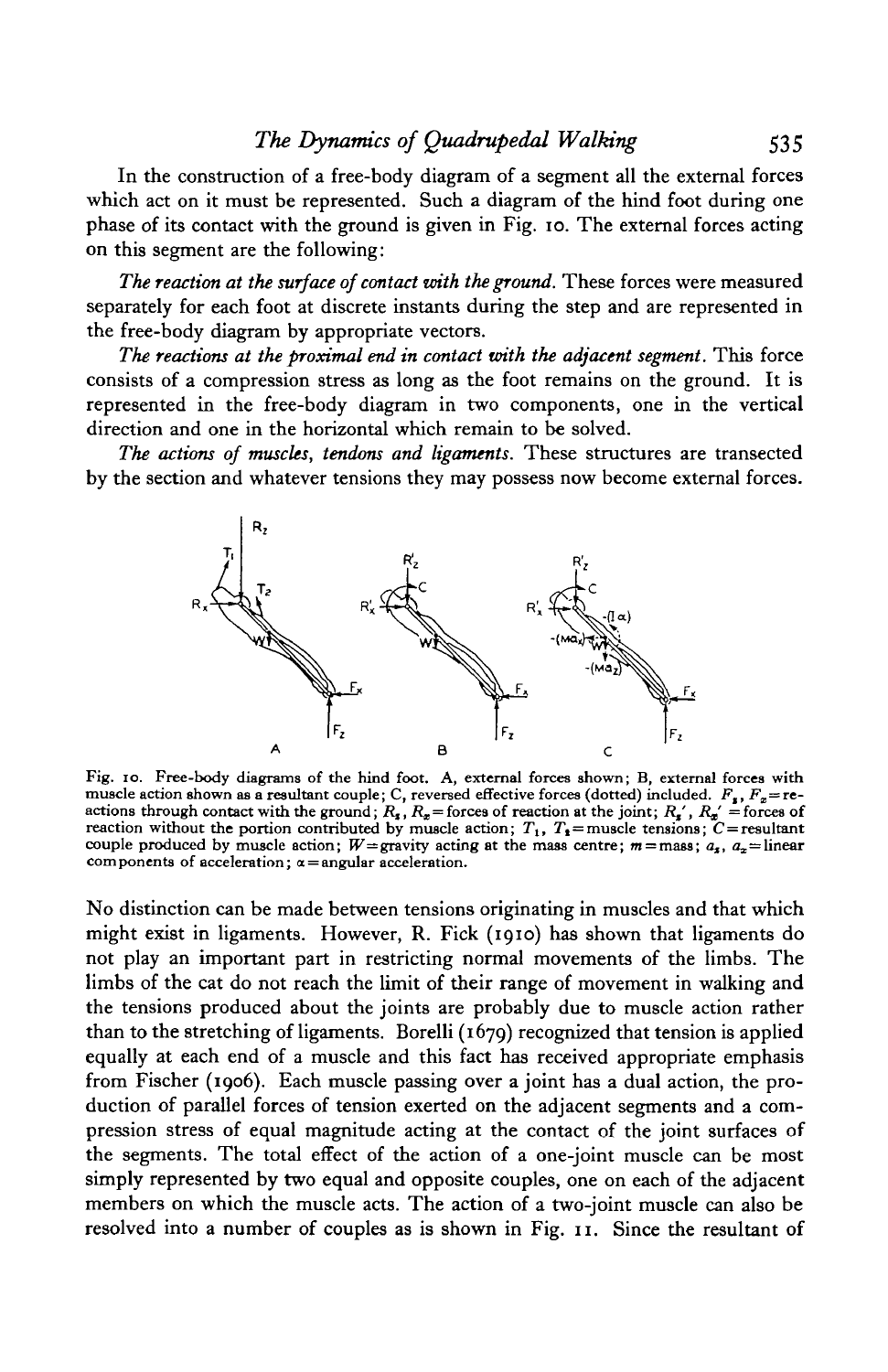any number of couples is also a couple, the resultant action of all muscles which produce tensions about a joint axis is a single couple. This resultant represents the difference between moments of muscle tensions which tend to rotate the member in opposite directions. It is indicated in the free-body diagram by a curved arrow.

The effective force system is equivalent to the resultant of all the external forces acting on the body which cause it to possess its momentary acceleration characteristics. The addition of this force system, reversed in direction, in the free-body diagram, is exactly sufficient to place the system in static balance. The following components comprise the effective force system:

*mat*, a force acting at the centre of gravity in the *z* direction,

 $ma_x$ , a force acting at the centre of gravity in the *x* direction.

*la.,* a torque acting on the segment,

where  $m =$  mass of the segment,  $a_x$ ,  $a_x =$  linear components of acceleration,  $\alpha$  = angular acceleration, *I* = moment of inertia about the centre of gravity.



Fig. 11. A, action of a one-joint muscle in producing couples; B, action of a two-joint muscle in producing couples;  $M$  = tension in the muscle;  $R$  = reaction at the joint;  $C$  = couple produced by muscle tension and the reaction to it at the joint.

Masses, moments of inertia, linear and angular accelerations have been obtained by methods previously described. Since forces are expressed in grams, masses and moments of inertia were converted to gravitational units in calculating effective forces. When these effective forces (reversed in direction) have been included in the free-body diagrams (Fig. 10), the appropriate equations of equilibrium are applicable:

| The algebraic sum of vertical forces<br>$\cdots$                                   | $\cdots$ | $\ldots$ $(\Sigma F_{\mathbf{r}}) = 0.$ |
|------------------------------------------------------------------------------------|----------|-----------------------------------------|
| The algebraic sum of horizontal forces                                             | $\cdots$ | $\ldots$ $(\Sigma F_x) = 0.$            |
| The algebraic sum of moments about the centre of gravity $(\Sigma M_{c,g.}) = 0$ . |          |                                         |

From these three independent equations the forces of reaction and the muscle torque about the joint may be calculated.

In constructing the free-body diagrams of the foot one factor requires special consideration. Although the magnitude and direction of the external reactions on the sole of the foot were measured, it was not feasible to determine the precise point of application of the resultant of this reaction. An estimated position, inferred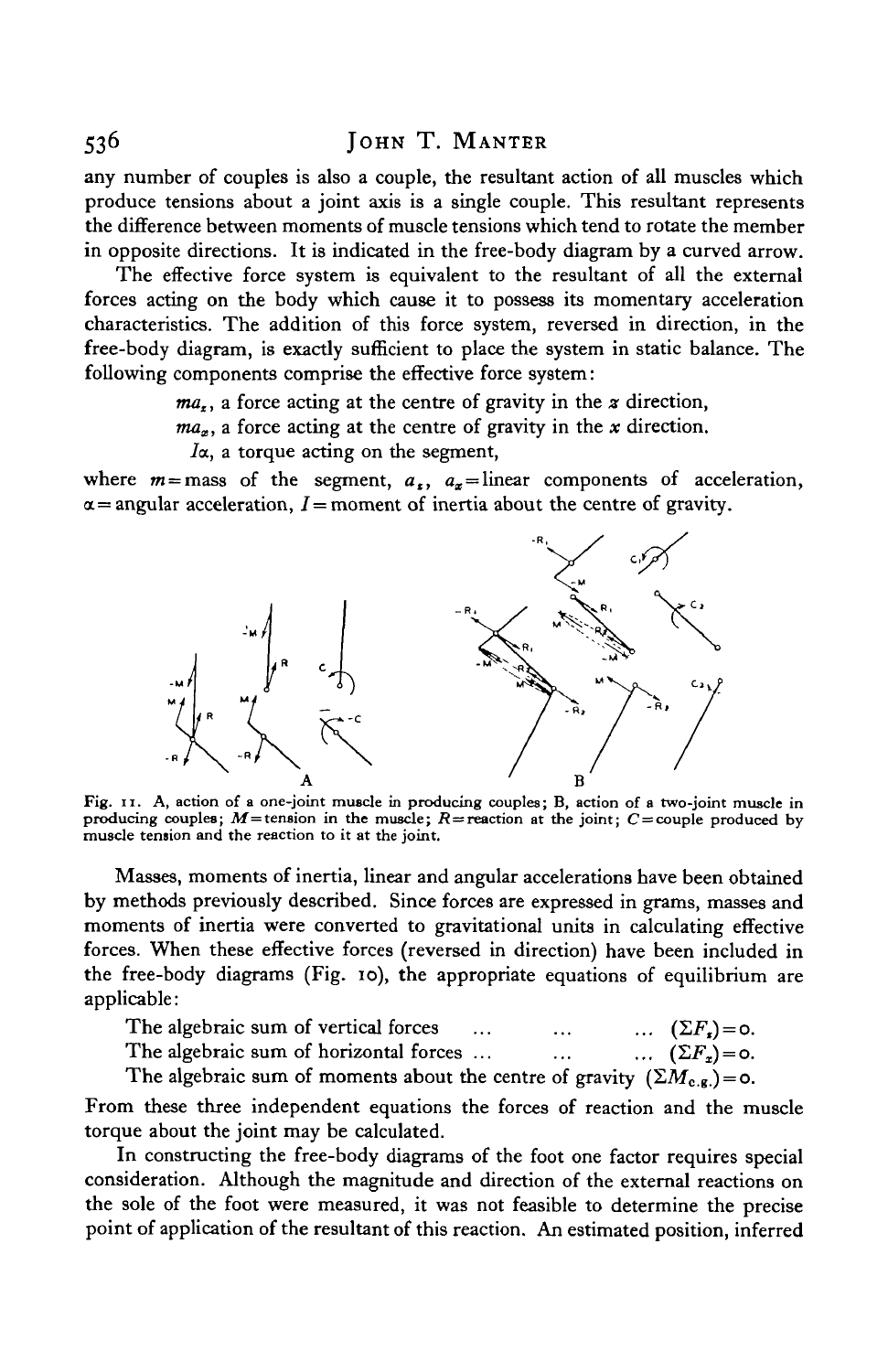from the nature of the step, was used for the period toward the end of the step when the pressure under the foot shifts forward in the region of the toes. The correction which has resulted by taking this into account is indicated in Fig. 12. General features of the final results are not greatly changed.



Fig. 12. Muscle torques acting about the joints of the limbs during walking, calculated for the portion of the step in which the foot is on the ground. The first portions of the forelimb curves are based on data for the le

After the solution of the free-body diagrams for the foot, it is possible to proceed to the adjacent segment (shank) using the values which have been determined for the forces at and about the ankle joint. In this manner muscle torques about each of the joints of the fore- and hindlimbs were calculated for each phase of the period during which they make contact with the ground. Results of these calculations are given in Fig. 12.

If all the principal muscles which pass over a joint are considered with careful regard to the action of the torques which they are capable of producing, the action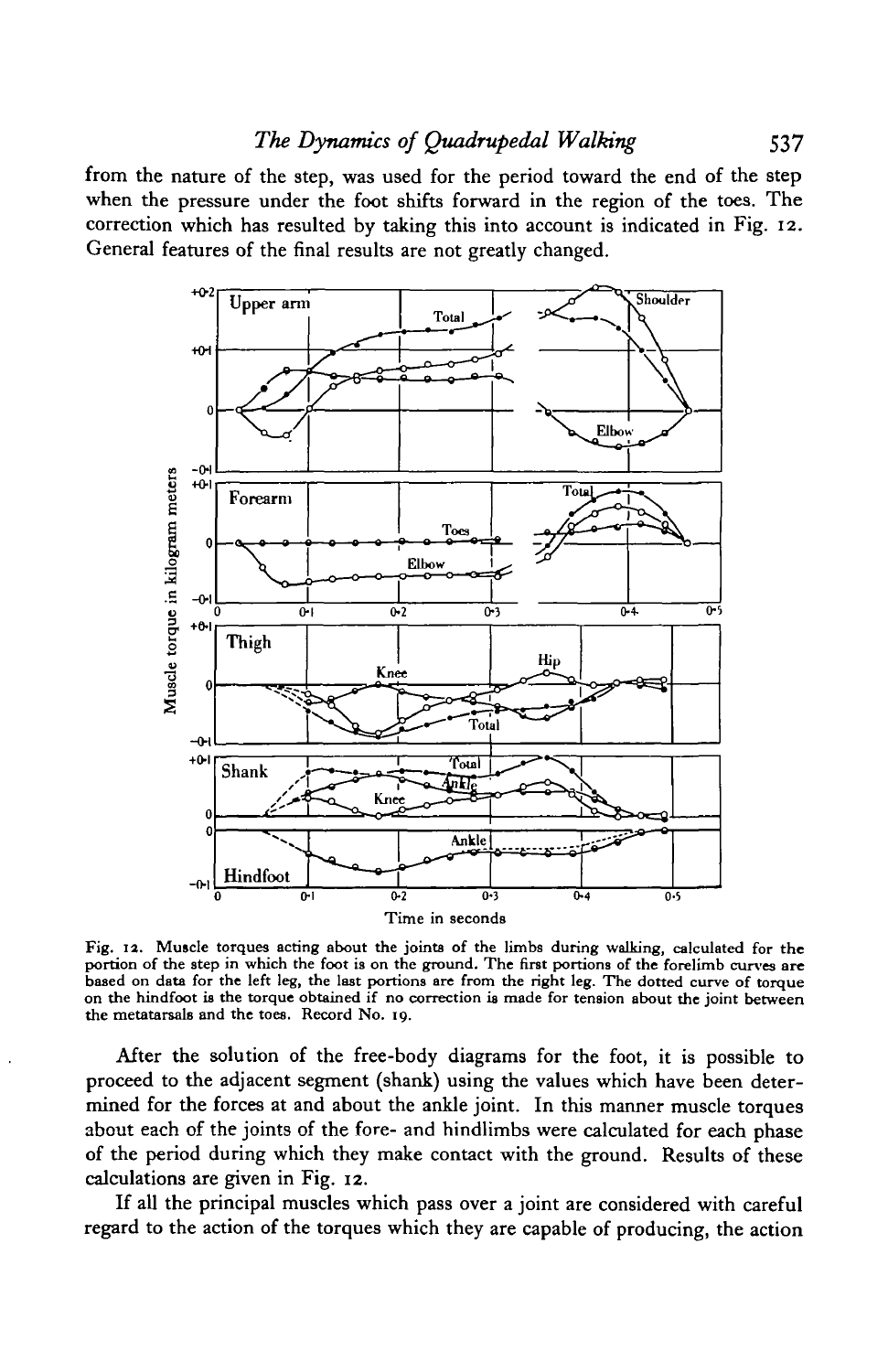of different muscles at different times during the step can be specified. To avoid possible ambiguity rotations and torques are considered positive if their direction is counter-clockwise in the animal when viewed from the right side. Although actual torques cannot be assigned to antagonistic muscle groups from the calculated value of their resultant action, these data do specify which of the two has the predominant effect and its measured amount at any moment during the step.

### *Muscle action in the forelimb*

The main action about the shoulder joint is a very large torque developing gradually and reaching its maximum late in the step. The large scapular muscles (supraspinatus, infraspinatus and subscapularis) are of major importance in this action with the possible assistance of the biceps brachii and clavo-brachialis. Tension in these muscles is necessary to support a large proportion of the body weight which is transmitted to the forelimb through the serratus anterior and the scapular blade. In addition to this function of static support the maximum torque in these muscles coincides with the production of an upward and forward thrust by the forelimb which contributes to the acceleration of the mass centre of the body.

Muscles develop greater tensions when they contract isometrically and it is noteworthy that the large scapular muscles act normally under circumstances approaching this condition since they do not shorten more than 2 mm. during walking. With leverage of less than 1 cm. they develop a torque of approximately 0-20 kg. metres, or a tension of about 20 kg. This indicates that extremely large tensions occur in muscles as they perform normal functions in the animal as well as in maximal contractions of isolated muscles in the laboratory.

For the first three-fourths of the step the torque at the elbow-joint is in the proper direction to be produced by the triceps brachii alone. Its action is fairly strong until the latter part of the step when the predominating torque is in the opposite direction. This could be assigned to any or all of the following muscles: biceps brachii, brachialis, clavo-brachialis or the extensors of the hand.

### *Muscle action in the hindlimb*

The most significant feature of the muscle torques produced on the thigh are the maxima occurring about the hip-joint in the first half of the step and about the knee-joint near the end of the step. The hamstring group of muscles is the most powerful of the muscles capable of acting in the proper direction to produce the first maximum and it is likely that the most important action of the hamstrings occurs at this time. The torque which is developed about the knee could be produced only by the quadriceps femoris and the sartorius. This torque develops early in the step, dips toward zero, then rises gradually to reach its maximum near the end of the step. The drop which occurs could be due to a decrease in tension in these muscles, or it might be caused by an increase in the tension of muscles having opposing action, namely the hamstring group or the gastrocnemius. The fact that the hamstrings are probably in action at this time suggests that they are involved in this effect.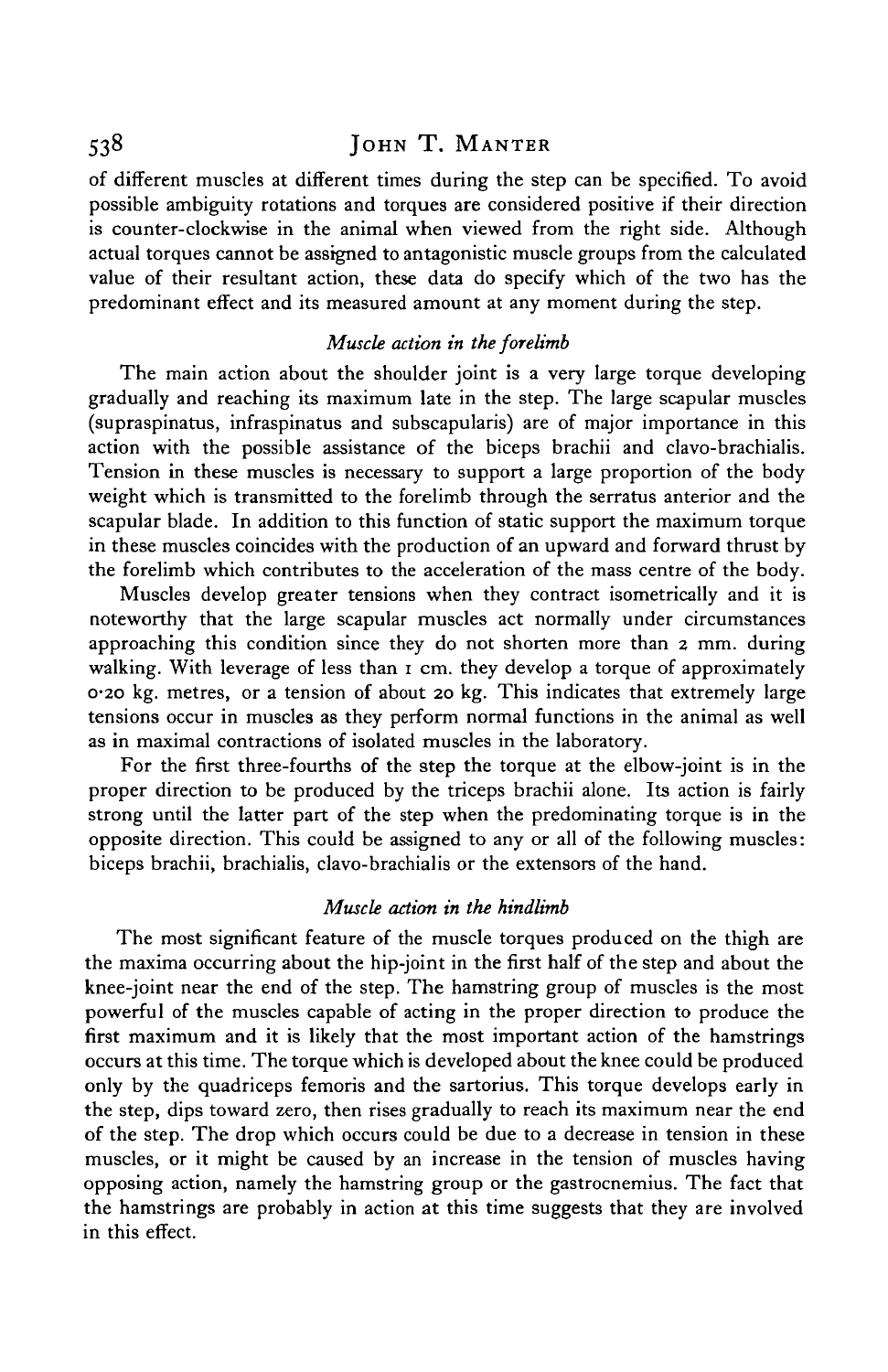# *The Dynamics of Quadrupedal Walking* 539

The foot is subjected to negative torque about the ankle during the entire step, a maximum being produced toward the end of the first third and another at the conclusion of the step. The first maximum should probably be attributed to the action of the triceps surae, the largest of those muscles which are in a position to produce negative torque. The flexors of the toes are active in maintaining a torque on the toes toward the end of the step and it is likely that they are responsible, at least in part, for the second maximum occurring at the ankle.

#### **SUMMARY**

The cat was used as a representative quadruped for a study of the action of the locomotor apparatus in walking. In the analysis the body was considered as being made up of eleven parts behaving in such a fashion that they could be considered as rigid bodies. The weight of each part was determined, the position of its centre of gravity and also its moment of inertia. Moving pictures were taken of the cat walking over a specially constructed platform which recorded the pressure exerted by each foot during the stride. The photographs recorded the position of the various parts of the body at successive instants. These records were analysed in terms of displacement, velocity and acceleration of the centre of gravity of the body as a whole, and also of its parts.

A comparison of vertical forces acting on single limbs of the cat during the walk shows that the reactions are greater on the forelimbs. This is not only due to the location of the centre of gravity nearer the forelimbs, but also is the result of a thrust produced at the forelimb which is largely responsible for an upward acceleration of the centre of mass of the body. Horizontal forces produced at the forefeet also tend to be greater than those at the hind. When horizontal impulse over the whole step is considered, it is shown that the forelimbs produce more retarding action, while the hindlimbs contribute more forwarding impulse to the body. The arrangement of steps is such that horizontal reactions on fore- and hindlimbs are antagonistic, thus damping fluctuations in horizontal acceleration and velocity of the centre of gravity with a probable saving in energy expenditure.

The kinetic energy of the body, derived from the data of the mass and velocity of separate parts, maintains an average level but undergoes cyclical changes during the stride. A possible transfer into gravitational potential energy can account for only a part of these kinetic energy changes which are thought to involve muscle action.

An analysis of the relationship between muscle forces about the joints and forces of reaction which co-operate to produce the recorded movement of an individual segment of the limbs allows the calculation of the resultant muscle torque acting on that segment. This provided actual measurements for the total muscle torque about each of the joints of the limbs at any instant. Correlation of these torques with the action of definite muscle groups indicates roughly the manner in which these muscles function in quadrupedal walking.